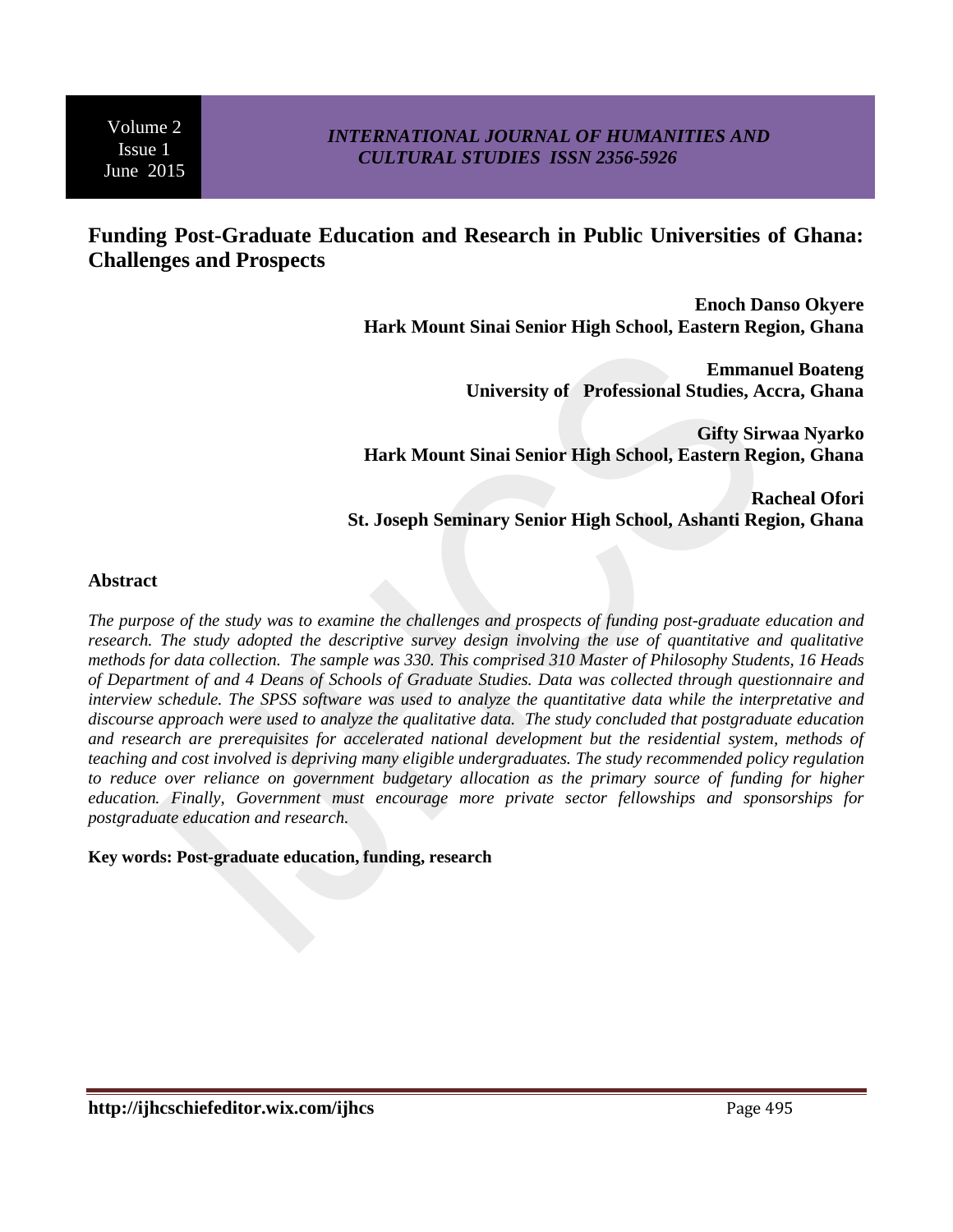## *INTERNATIONAL JOURNAL OF HUMANITIES AND CULTURAL STUDIES ISSN 2356-5926*

### **Introduction**

The public tertiary education sector in Ghana is composed of nine universities, ten polytechnic institutions and ten professional institutes. Enrolment in Public tertiary institutions increased from 201,234 in 2011/2012 to 216,236 in 2012/2013 academic year. For the past 5 years enrolment in public tertiary institutions has shown significant increase over time. The increase in enrolment is averaged at 6.5 percent, with the universities and polytechnics accounting for greater proportion of the increase in each academic year (NCTE Budget, 2014).

To promote the development of the vital human resource needed for sustained national growth and development, universities have come to be accepted as indispensable institutions. The development of university education in Ghana took place within the general context of agitation by African colonies for such education after the Second World War (Atuahene, 2007). The Asquith and Elliot committees prepared the ground for university education in Ghana.

The primary objective for establishing university education in the country was to produce the requisite high level human resource to take over from the expatriate staff as the nation prepared for independence. The first of the universities to be established in 1948 was the University of the Gold Coast, now University of Ghana (MacMillan and Kwamina-Poh, 1978). Half a century down the road, the country can boast of nine public universities.

#### **Statement of the Problem**

From the moment of political independence, postgraduate education in Ghana has long been recognized as a critical element in the national effort to attain development goals. Postgraduate studies first emerged at the University of Ghana in early 1960s following its recognition as a fully fledged autonomous institution of higher learning. Before that time, the University College of the Gold Coast, which after 1957 became the University College of Ghana and was until 1961 affiliated to the University of London, used to send its brilliant students to pursue postgraduate degrees overseas, mostly in British Universities. The College, whose students obtained their academic degrees from the University of London, did not develop any postgraduate programmes. Today, postgraduate programmes are also found at the Kwame Nkrumah University of Science and Technology, University of Cape Coast and University of Education, Winneba. It can undoubtedly be said, then, that the need for, and relevance of, postgraduate education has been recognized and appreciated in Ghana for several decades now. Postgraduate education is now seen also as the only way by which the ageing and retiring staff of the universities can be replaced.

In recent decades, the development of these postgraduate programmes has followed a somewhat uneven path. Uncertainty has been brought about by instability in public financing of higher education with consequent decline in the resources available for postgraduate facilities, student fellowships, and financial support of thesis/dissertation research as well as for university research generally. As a result, numerous Masters Dissertations and Doctoral theses have been excessively delayed and some students have been forced to abandon their studies. It is estimated that the governmental discretionary budget on education is over 40 percent. The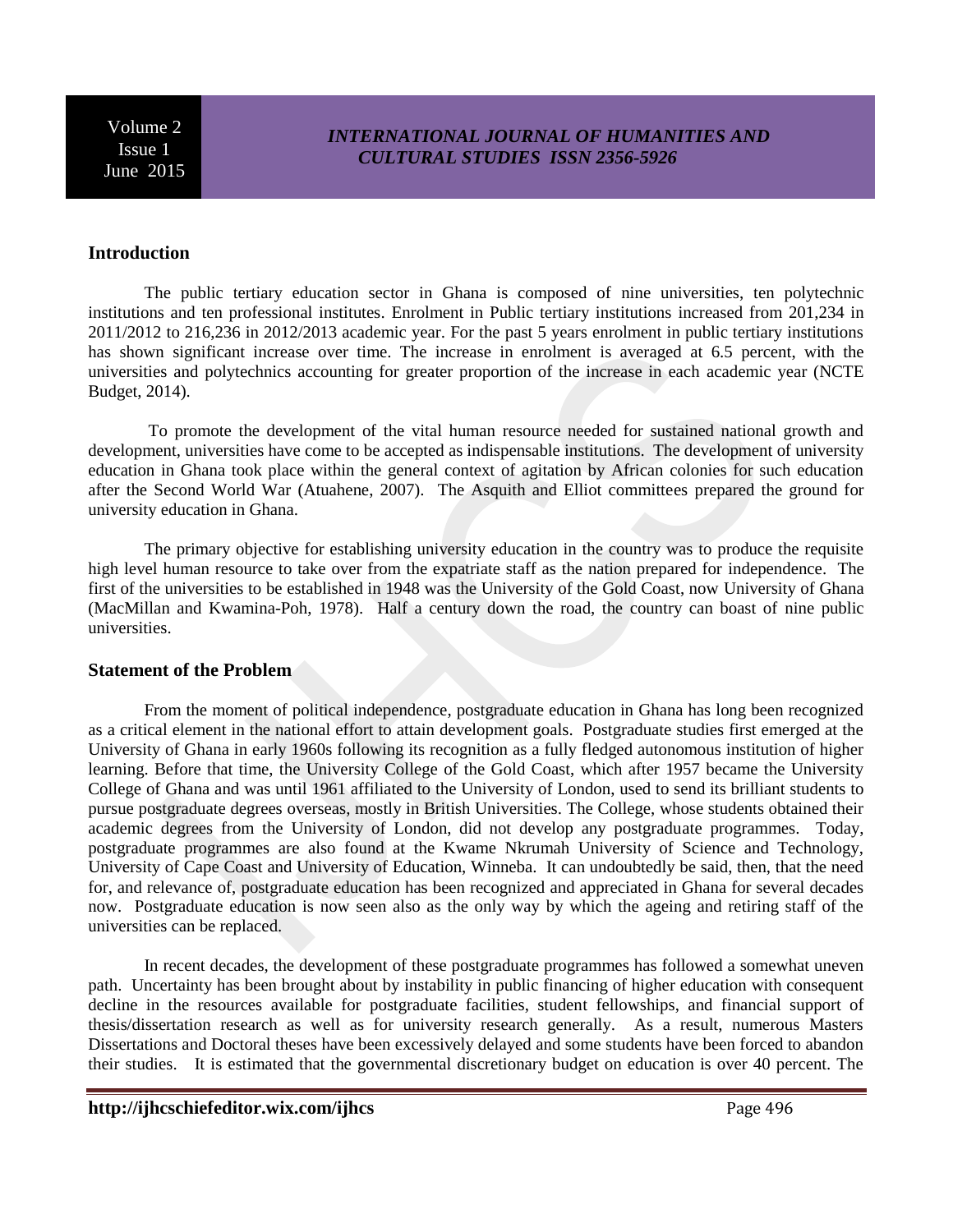# *INTERNATIONAL JOURNAL OF HUMANITIES AND CULTURAL STUDIES ISSN 2356-5926*

Tertiary Education share of the recurrent budget is 12% (Effah, 2003). At the same time, the government is not able to meet the entire projected budget that institutions have presented.

 There have been studies on funding higher education in Ghana, for instance Manuh, Sulley and Budu (2007), and Atuahene (2007), However, little is known about funding post-graduate education and research in the public universities. The study was undertaken to address the gap. This study sought to examine the challenges and prospects of funding postgraduate education and research in the public universities in Ghana. In order to achieve the above objectives the study sought to answer the following research questions:

- 1. What are the major constraints in the funding of post-graduate education and research
- 2. What are the prospects of postgraduate education and research in Ghana?

### **Literature Review**

#### **Funding Post-graduate Education and Research: Challenges and prospects**

One of the problems facing universities in Ghana is brain drain. This has serious financial and societal cost on the country. Even though this study did not investigate the cost of human capital flight in the country, any critical observer will understand the financial cost of brain drain to the country. In as much as higher education remains tuition free, investing in the education of individuals is a drain to the public coffers and thus attempts must be made to get the returns of such investment. So long as highly trained nurses, doctors and graduates of all disciplines leave the country, development will be stalled. It is estimated that there are more African scientists in the United States than on the continent (Dassin, 2006).

It may be argued that, one major reason preventing Ghanaian scholars and the intelligentsias to be present at home is the lack of attractive incentive structures in the university system. The government should provide an incentive system that will attract highly qualified academicians and intellectuals to the country. Moreover, it is extremely difficult for universities in Ghana to recruit seasoned Ghanaian professors to teach in the universities. Most people would find it difficult for instance to leave their above \$45,000.00 salary per annum for mere \$18,000.00 in Ghana terms. Nonetheless, there could be other alternatives that would make them contribute in different ways. Trying to create better conditions of service would attract most Ghanaians abroad to come home to support the universities. Alternatively, universities can encourage diaspora participation where Ghanaians abroad are encouraged to participate in the development of their economies through a wellestablished system.

Akyeampong (2004) suggested the following measures to improve post-graduate training and research; (1). Government should continue to fund basic research to levels which will enable the universities fulfill better their role as major agent of economic growth.

(2). Governments of developing countries must create the necessary social environment that nurtures scholarship; they should provide a reasonable percentage of their GNP to promote quality higher education and capacity-building.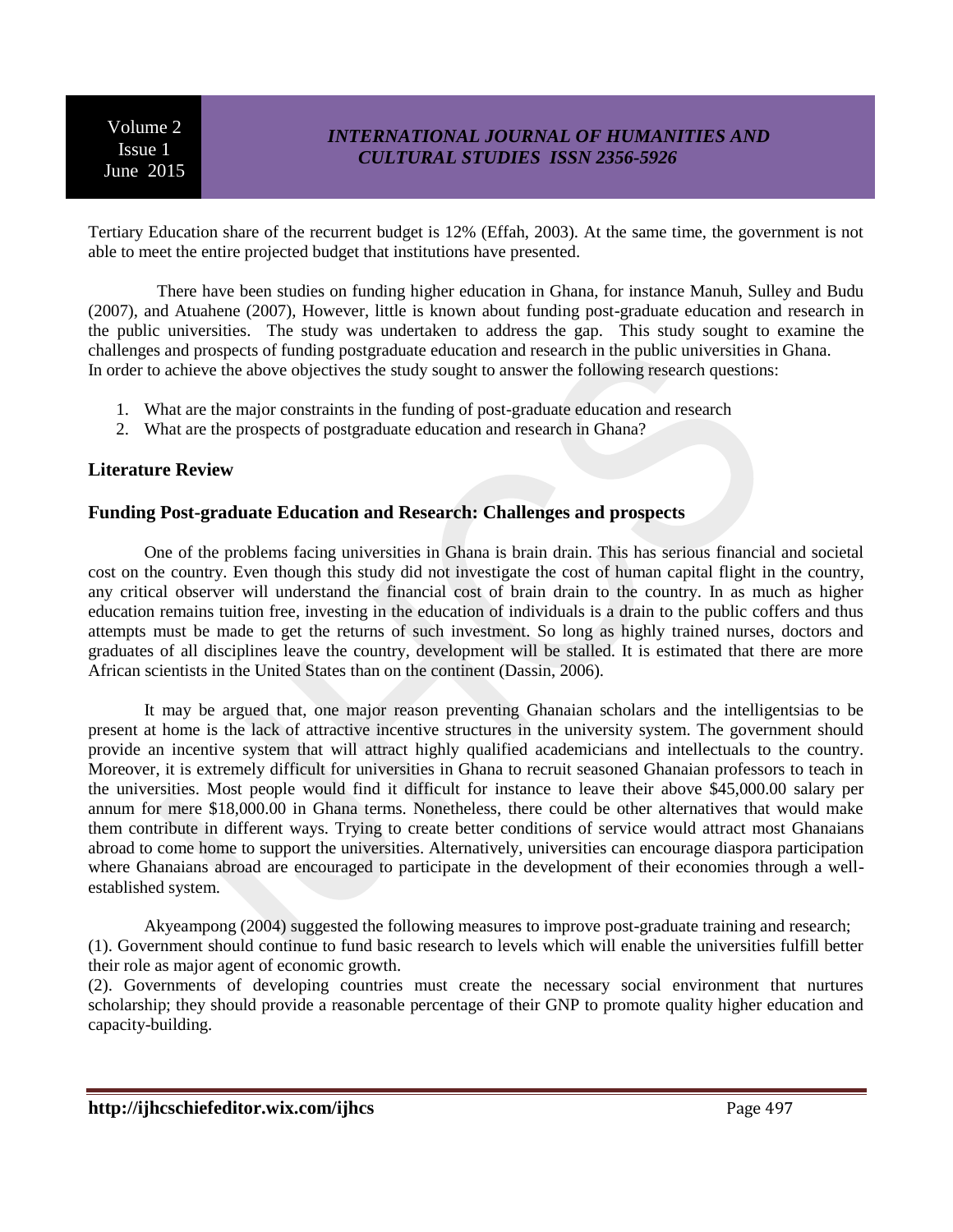## *INTERNATIONAL JOURNAL OF HUMANITIES AND CULTURAL STUDIES ISSN 2356-5926*

(3). International organizations and researchers in the developed countries must help break isolation often experienced by researchers working in developing countries, through such methods as creation of centres of excellence, twinning and sandwich post-graduate programmes.

(4). Governments especially from the developing countries are invited to study the opportunities afforded by the new information technology towards establishing "virtual universities"

(5). Higher educational institutions and research institutes outside the higher educational set-up need to collaborate to promote the principles of universality of knowledge.

(6). Higher educational institutions should ensure that the education of the researcher includes training in both the natural and social sciences, nature and society being too subtle to be described from one single viewpoint only.

(7). International organizations including International Council for Sciences (ICSU) and the International Social Sciences Council (ISSC), must prepare guidelines for their members concerning the ethics and responsibility in the conduct of their research.(Akyeampong, 2004:9)

## **Methodology**

### **Research Design**

The study adopted the descriptive survey design involving the use of mixed methods for data collection. Nwana (1992) stated that the descriptive simple survey is an attempt to collect data from members of a population in order to determine current status of that population with respect to more variables. Nwana stresses that the descriptive survey method is used for investigating a variety of educational problems including assessment of attitudes, opinions, demographic information, conditions and procedures and that descriptive data are usually collected through questionnaire, interviews or observation.

### **Population and Sample**

The population for the study comprised graduate students from three public universities in Ghana namely; University of Ghana, Legon, University of Cape Coast and Kwame Nkrumah University of Science and Technology-Kumasi. The population comprised 1,460 students who were pursuing Master of Philosophy (M.Phil) Degree programmes in various academic fields. The various components of the population were as follows; University of Ghana, Legon, 1001, University of Cape Coast, 319 and Kwame Nkrumah University of Science and Technology, 140 (Basic Statistics, 2013). These institutions were purposively selected based on their years of existence and the number of postgraduate programmes offered. The sample was 330. According to Sarantakos (1998), a population of 1,500 would require a minimum sample size of 306. This informed the sample size. This comprised 310 Master of Philosophy students, 16 Heads of Department and 4 Deans of Schools of Graduate Studies. The 310 respondents who formed the core of the sample were chosen through simple random quota sampling. University of Ghana 47%, University of Cape Coast 40%, and Kwame Nkrumah University of Science and Technology 13%. These percentages were based on the size of the study population of each institution. Accordingly, 146 students were sampled from University of Ghana, 124 from University of Cape Coast and 40 from Kwame Nkrumah University of Science and Technology. The students in all departments were selected through simple random using the lottery method. The list of all MPhil and PhD students were obtained from the offices of Deans of Schools of Graduate Studies from the three institutions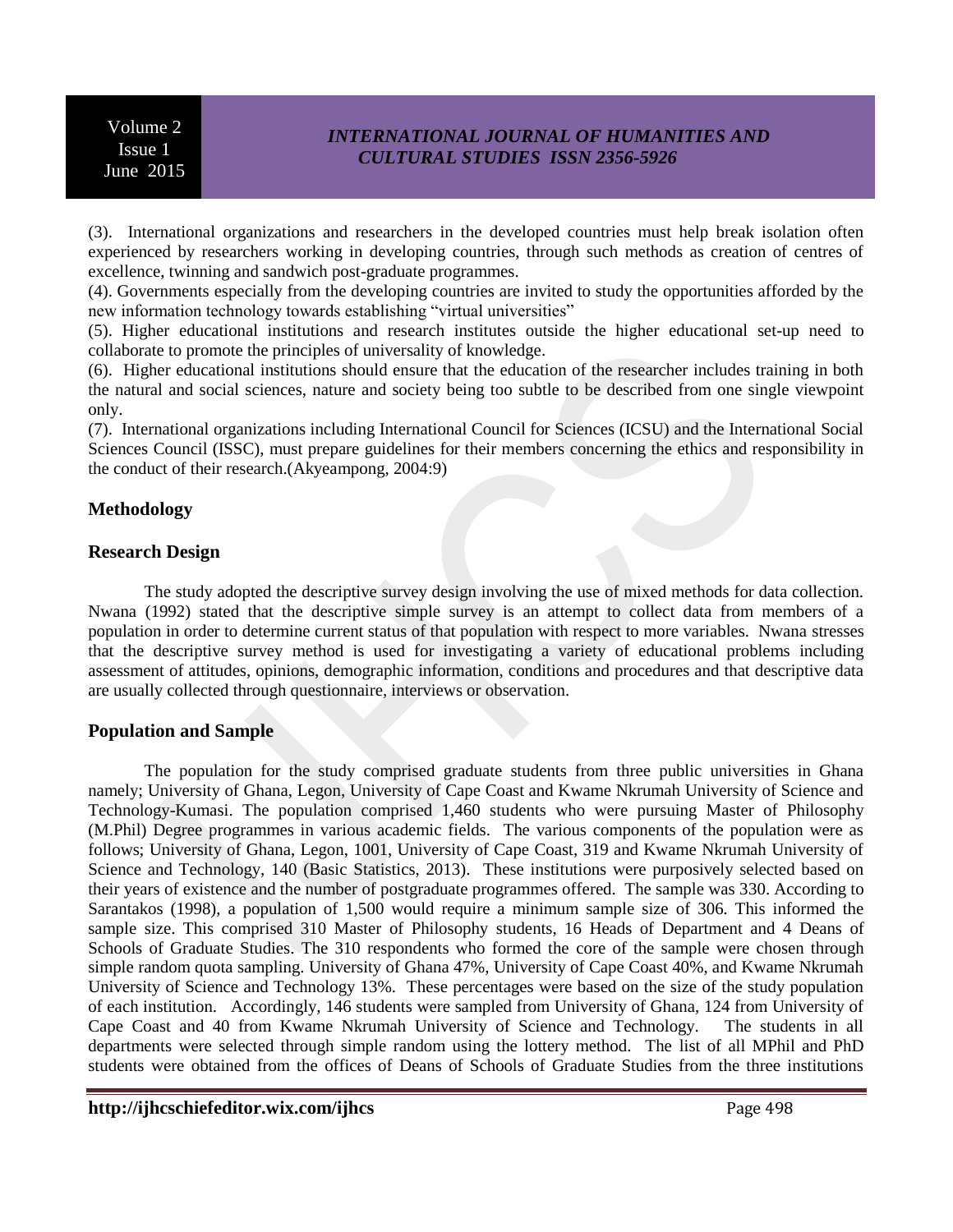## *INTERNATIONAL JOURNAL OF HUMANITIES AND CULTURAL STUDIES ISSN 2356-5926*

which served as the sampling frames from which serial numbers were assigned to each name, the serial numbers were cut into equal sizes missed together and put in a hat. A random selection of a serial number determined the student to respond to the questionnaire. All Heads of Departments who were running MPhil and PhD programmes in the three institutions were included in the study. The three Deans of Schools of Graduate Studies were purposively selected to enable the researcher have first-hand information on how the Graduate Schools oversee the postgraduate training in the various departments under their jurisdiction. The Deans were selected because the researcher thought that they were managers of various Scholarships and Research Grants and therefore would be able to provide enough information concerning funding. The renowned researchers were purposively selected due to their rich experience in research and would be able to give the direction for which graduate research should go to make it relevant to the socio economic development of the country.

### **Data Collection**

The instruments used to collect data for the study were questionnaire and interview schedule. Questionnaire was used for students pursuing M.Phil programmes and Heads of Department while interview schedule was used for the Deans of Graduate Schools. Items on the questionnaire included major constraints graduate students face in accessing funding for their postgraduate education and the prospects of their postgraduate degree. It was structured based on a Likert type scale. All the questions were closed-ended. The likert scale was used because it gives room for respondents to express their degree of agreement or otherwise to a statement. The scale is flexible and lends itself to rearrangement of responses for easy interpretation. Nwana (1992) stresses that; descriptive data are usually collected through questionnaire, interviews or observation. The use of questionnaire made it easier for the researcher to analyze the descriptive data using appropriate software for conclusions and generalizations to be drawn.

The other instrument used was interview schedule. This enabled the researcher to conduct interviews with the Deans and Representatives of Deans of Schools of Research and Graduate Studies of the three selected universities. Those interviewed included the Deans and Executive Secretary in charge of Graduate Scholarship and Research Grants and two Renowned Researchers. These interviews were conducted at the offices of the respondents. These people were purposively sampled to be interviewed because they were the managers of postgraduate programmes, Graduate Scholarship and Research Grants in the three universities.

#### **Pilot Testing of Instruments**

Pilot testing of research instrument was carried out at the University of Education-Winneba. This institution was selected for the pilot-test because students of this institution have similar characteristics as the three sampled universities for the study. University of Education-Winneba is a public university which also runs MPhil and PhD programmes. During the pilot testing of the instruments, the researcher realized that many respondents did not answer the opened ended questions which sought to solicit respondents' opinion on the challenges and prospects of graduate education. The reason for the open ended questions was to make the session more objective, however, since almost all the respondents failed to provide appropriate responses, the questions were reframed to statements and provided with alternative responses to be selected from. Cronbach's Alpha was calculated to ensure reliability of items. The overall Cronbach's Alpha was .79 which was converted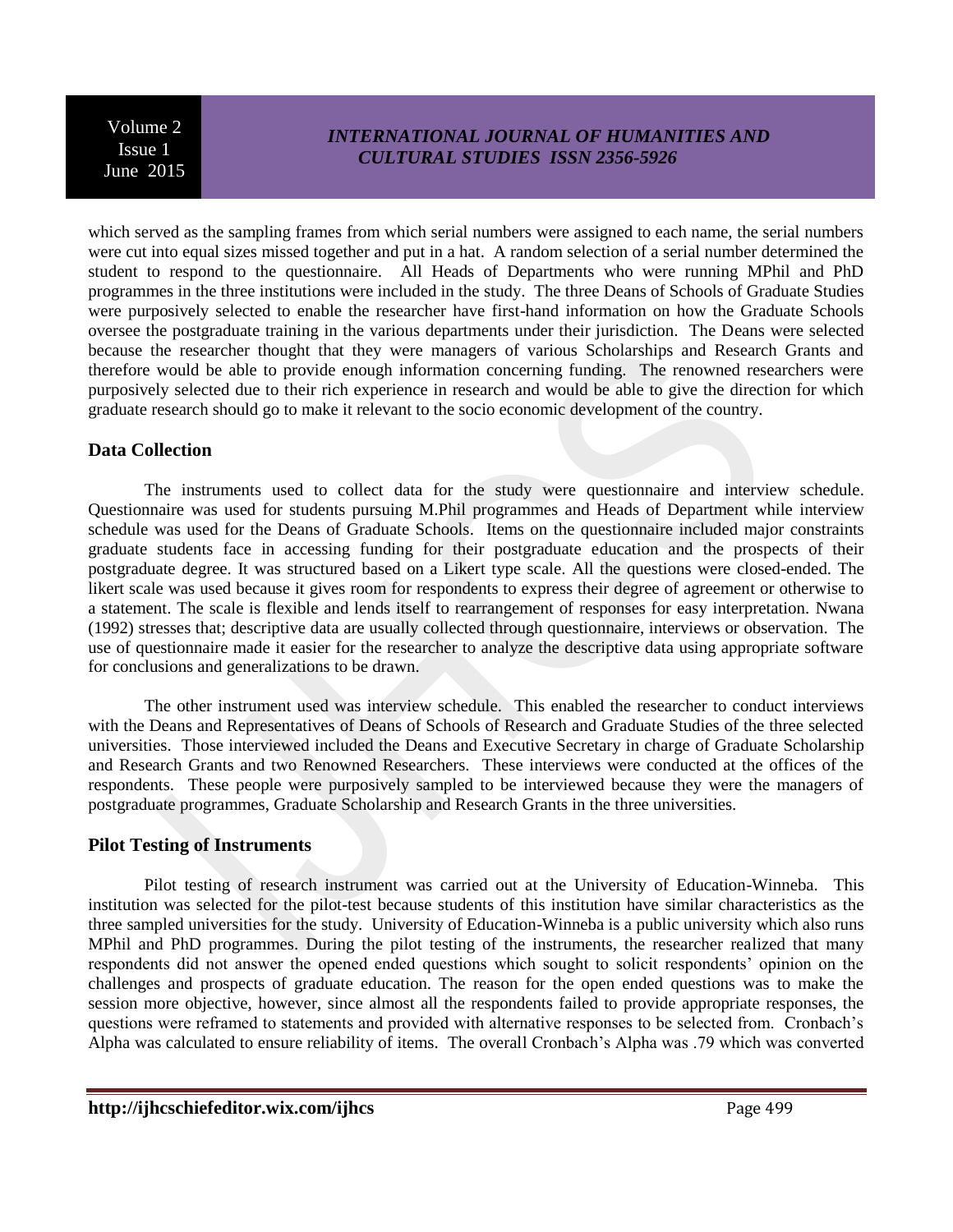## *INTERNATIONAL JOURNAL OF HUMANITIES AND CULTURAL STUDIES ISSN 2356-5926*

to .8 an indication of satisfactory reliability of the instruments. Internal validity of items was also tested to ensure both validity and reliability of the instruments.

#### **Data Analysis**

After completing check on completeness and accuracy of the responses to the questionnaires, the information gathered was computed and converted into figures and symbols that could be conveniently quantified and analyzed using the SPSS software. Qualitative data was analyzed manually based on themes. The qualitative data was collected through an in-depth interview with respondents. In all occasions, the interviewees were very candid with their opinions but did not permit the researcher to record the interviews on tape. Hand written notes were made and statements purported to be made by them were emailed to them for confirmation and correction before citing in the analysis and discussion section of this work. Qualitative data was analyzed manually. The descriptive statistics were used to answer the various research questions. Descriptive statistics such as frequencies and percentages were computed to describe data and other characteristics of respondents.

#### **Results and Discussion**

#### **Constraints in funding post-graduate education and research**

Question 1: What are the main constraints in funding postgraduate education and research? Table 1 shows the views of students and Heads of Department.

In answering Research Question 1, the distribution of responses of students and heads of department are provided in Table 1. The percentages of respondents are put in brackets.

### **Table 1: Constraints in funding postgraduate education and research**

| Constrains in funding                     | D         | N         | A         | Total |
|-------------------------------------------|-----------|-----------|-----------|-------|
|                                           | No.(%)    | No.(%)    | No.(%)    |       |
| of<br>postgraduate<br>funding<br>Poor     |           |           |           |       |
| education by government is due to         |           |           |           |       |
| competing needs of other sectors of       | 127(44.1) | 30(10.4)  | 131(45.5) | 288   |
| the economy                               | 6(37.5)   | H.3(18.8) | 7(43.8)   | 16    |
| internal<br>controls<br>Poor<br>by<br>the |           |           |           |       |
| universities tend to deprive them of      |           |           |           |       |
| enough funds from their internally        | 65(22.6)  | 79(27.4)  | 144(50.0) | 288   |
| generate income                           | 7(43.8)   | 2(12.5)   | 7(43.8)   | 16    |
| Lack of information about research        |           |           |           |       |
| grants in the country makes it            |           |           |           |       |
| assess funding<br>difficult to<br>for     | 38(13.2)  | 19(6.6)   | 231(80.2) | 288   |
| graduate research                         | 7(43.8)   | 2(12.5)   | 7(43.8)   | 16    |
| Poor collaboration<br>between<br>the      |           |           |           |       |
| universities and industries makes it      |           |           |           |       |
| difficult<br>funding<br>for<br>get<br>to  | 27(9.4)   | 28(9.7)   | 233(80.9) | 288   |

**http://ijhcschiefeditor.wix.com/ijhcs** Page 500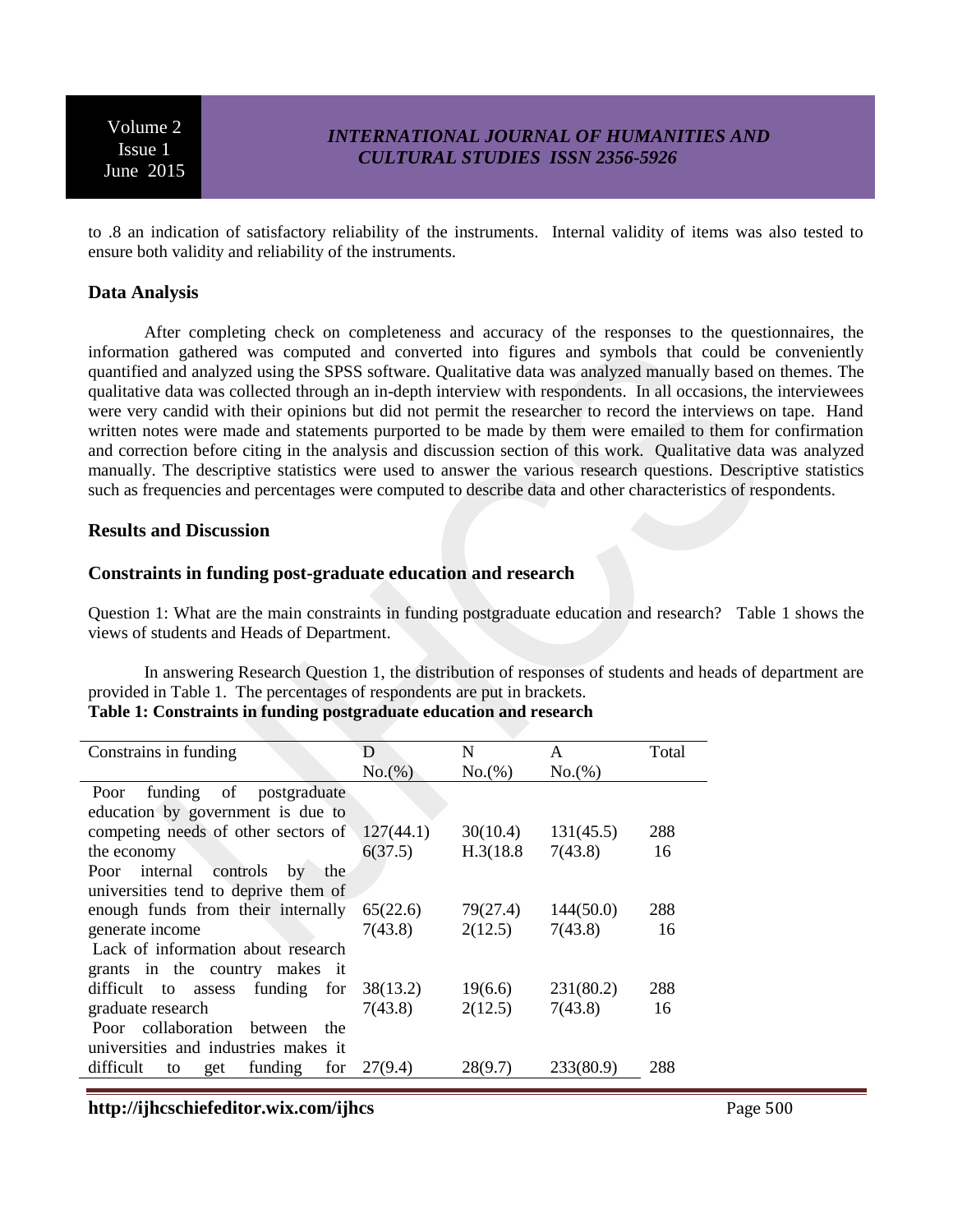## *INTERNATIONAL JOURNAL OF HUMANITIES AND CULTURAL STUDIES ISSN 2356-5926*

postgraduate studies and research  $7(43.8)$   $3(18.8)$   $6(37.5)$  16

Lack of information about available research grants and poor collaboration between the universities and industries as some of the major constrains of funding for postgraduate training and research. These assertions were also confirmed by the Deans of Graduate School. NCTE Education Budget of 2014 gave the huge gap of 67% between the amount of money required by the universities and the amount granted them by the government for 2015, this supported the need for the country to support cost sharing as an alternative approach to supporting the universities in their financial predicaments. (NCTE Budget, 2014).

### **Prospects of post-graduate education and research**

Research Question 2: What are the prospects of postgraduate education and research in the public universities in Ghana?

In answering Research Question 2, the distributions of students and heads of department responses are provided in table 2. The percentages of the respondents are in the brackets.

| Responses                                   | D         | N        | A         | Total |
|---------------------------------------------|-----------|----------|-----------|-------|
|                                             | No.(%)    | No. (%)  | No.(%)    |       |
| Postgraduate students can easily get        | 175(60.8) | 28(9.7)  | 85(29.5)  | 288   |
| job after school                            | 11(68.8)  | 3(18.8)  | 2(12.5)   | 16    |
| Postgraduate students attract jobs with     | 126(43.8) | 65(22.6) | 97(33.7)  | 288   |
| attractive remuneration                     | 8(50.0)   | 3(18.8)  | 5(31.5)   | 16    |
| Due to the dignity society and the job      |           |          |           |       |
| market attach to postgraduate studies,      |           |          |           |       |
| many Ghanaians are prepared to pay          |           |          |           |       |
| high tuition fees to obtain higher          | 81(28.1)  | 47(16.3) | 160(55.6) | 288   |
| degrees                                     | 5(31.5)   | 6(37.5)  | 5(31.5)   | 16    |
| Some public and private sector              |           |          |           |       |
| organizations offer scholarships<br>to      |           |          |           |       |
| hardworking<br>employees<br>their<br>to.    |           |          |           |       |
| pursue postgraduate studies as part of      |           |          |           |       |
| their human resource development            | 46(16)    | 30(10.4) | 212(73.6) | 288   |
| policy                                      | 0         | $\Omega$ | 16(100)   | 16    |
| <b>ICT</b><br>in<br>provides<br>Development |           |          |           |       |
| opportunity for workers to enroll for       |           |          |           |       |
| postgraduate studies without having to      | 41(14.2)  | 74(25.7) | 173(60.1) | 288   |
| lose their jobs                             | 2(12.5)   | 2(12.5)  | 12(75)    | 16    |

#### **Table 2: Responses on prospects of postgraduate education and research**

Five statements were given to respondents to indicate their agreement or otherwise of the prospects of postgraduate education and research in the public universities. The first statement was that "Postgraduate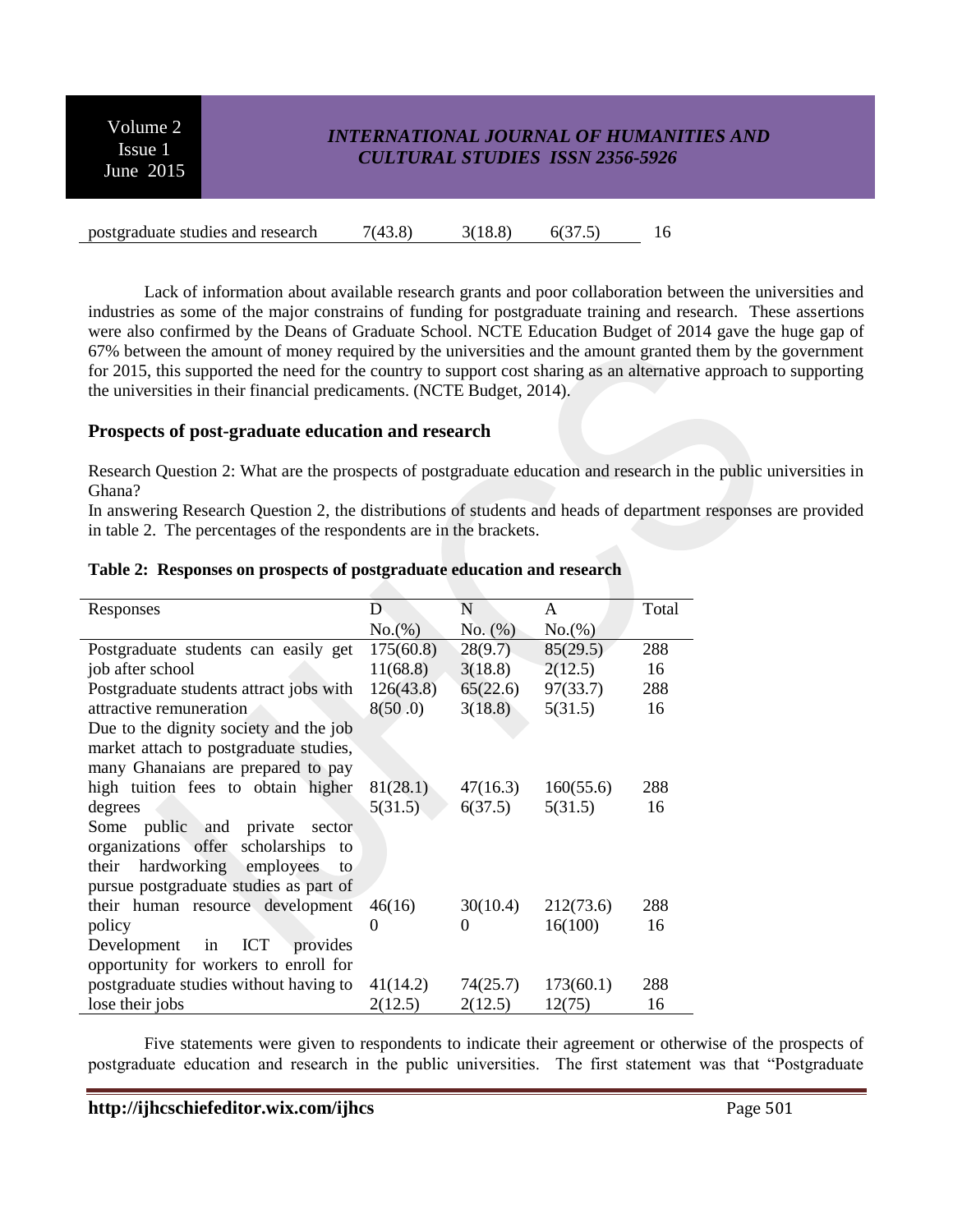# *INTERNATIONAL JOURNAL OF HUMANITIES AND CULTURAL STUDIES ISSN 2356-5926*

students can easily get job after school" Surprisingly, 175 students (60.8%) disagreed with the statement, 85 student (29.5%) agreed to the statement and 28 students (9.7%) answered neutral. Similarly, 11 heads of department (68.8%) also disagreed with the statement, 2 (12.5%) agreed to the statement and 3 (18.8%) were neutral."

To the statement "Postgraduate students attract jobs with attractive remuneration", the following responses were given: 126 students 4 (3.8%) disagreed with the statement, 97 students (33.7%) agreed with the statement and 65 students (22.6%) answered neutral. However, the responses to the statement that "due to the dignity society and the job market attach to postgraduate studies, many Ghanaians are prepared to pay higher tuition fees to obtain higher degrees" were very interesting. These were the responses: 160 students (55.6%) agreed with the statement, 81 students (28.1) disagreed and 47 students (16.3%) were neutral. Five heads of department (31.5%) agreed to the statement, another 5 (31.5%) also disagreed and 6 (37.5%) were neutral. In response to the statement that "Some public and private sector organizations offer scholarships to their hardworking employees to pursue postgraduate studies as part of their human resource development policy" the following responses were given: 46 students (16%) disagreed with the statement, 212 (73.6%) agreed with the statement, 30 students (10.4%) were neutral. All the heads of department agreed to the statement.

To the statement that "Development in ICT provides opportunity for workers to enroll in postgraduate studies without having to lose their jobs*"* analysis of students' responses to the above statement revealed that 41 students (14.2%) disagreed with the statement, 173 students (60.1%) agreed and 74 students 25.7 were neutral. Responses on the same statement by heads of department were as follows: 2 (12.5%) disagreed, 12 (75%) agreed and 2 (12.5%) were neutral. How do the above findings relate to the qualitative data? In answering the question of what are the prospects for postgraduate education in the country? The Dean of the Graduate School of the University of Ghana said "Postgraduate programmes of my school are attracting high patronage especially the weekend and sandwich programmes, this is because nowadays people do not want to sacrifice their jobs to attain masters degrees". Another interviewee said that "after attaining your basic needs of a nice car and decent housing, it is not money that matters but titles, I went to do my PhD not because of money but the respect attached to the title Dr. and Prof". This confirms the qualitative finding that many students pursue postgraduate studies not for only monetary gains but to satisfy their self-actualization needs as opined by the Maslow theory of motivation.

To cope with government funding reductions in Canada, Grier (1995), during his tenure as a President of Canadian University, commented on the need to launch a major private funding campaign. He stressed that corporate giving has up to now been exclusively devoted to capital items such as buildings, scholarships, professorships and equipment. There is the need to redirect the resources to annual operating expenses including students' research.

The Australian Bureau of Statistics, (2004), had indicated "that knowledge is fast becoming a key factor determining the strength and prosperity of nations and that research has become a key source of knowledge and new ideas is central to success in the new 'knowledge economy.' Those nations with strong research systems will be well placed to prosper both economically and socially". The need for Ghana to establish a national research commission to solicit funding and coordinate all research activities both in the public universities and research institutions cannot be over emphasized.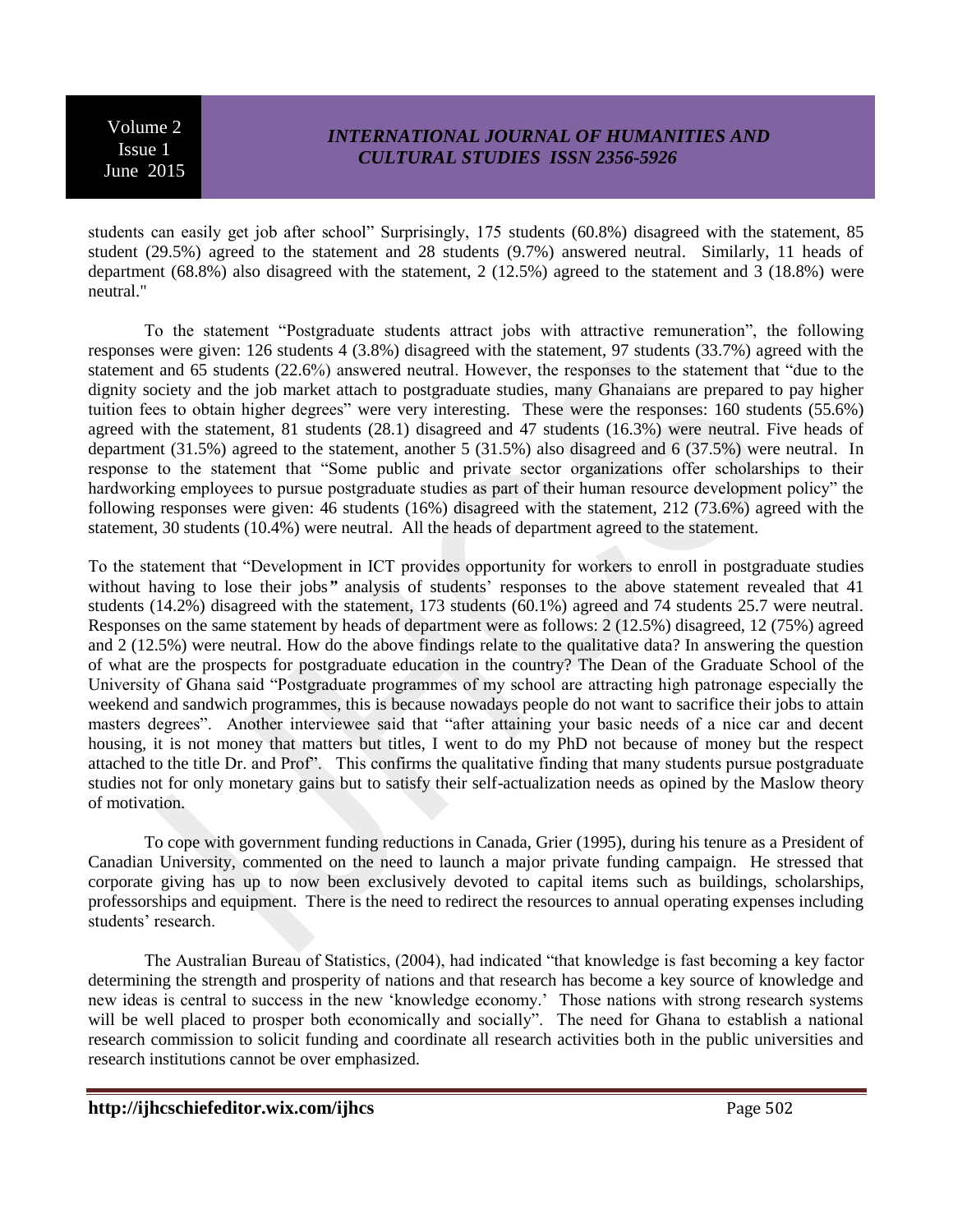# *INTERNATIONAL JOURNAL OF HUMANITIES AND CULTURAL STUDIES ISSN 2356-5926*

Atuahene (2007) had indicated that funding tertiary education all over the world is a crucial challenge for governments, policy makers and university administrators. University administrators in developing countries like Ghana must follow the footsteps of most advanced countries where there has been an upsurge in the demand for policy restructuring to reduce the over-reliance on the federal and central governments to financing higher education.

The current economic condition of Ghana does not support Moumouni (1991) assertion that it is possible to provide free, compulsory education for all at all levels, "that it is necessary to set aside a large portion of the national budget for education in order to provide for constant growth in educational facilities and for mass education''(p.142).

# **Conclusion**

The study revealed that

- 1. There is lack of information about Fellowships, Scholarships and Research Grants available to postgraduate studies and research in the public universities
- 2. Postgraduate education continues to attract high patronage despite the high cost due to the private and social benefits benefactors derived from it.
- 3. The universities can increase accessibility to postgraduate education through the Open University system.

### **Recommendations**

In the light of the findings, the following recommendations were made:

The public universities should champion policy regulation to reduce over reliance on government budgetary allocation as the primary source of funding for higher education. Additionally, the government must encourage more private sector fellowships and sponsorships for postgraduate education and research. This can be done through special tax incentives. Also, the public universities should establish strong collaboration with the private sector to determine national research agenda.